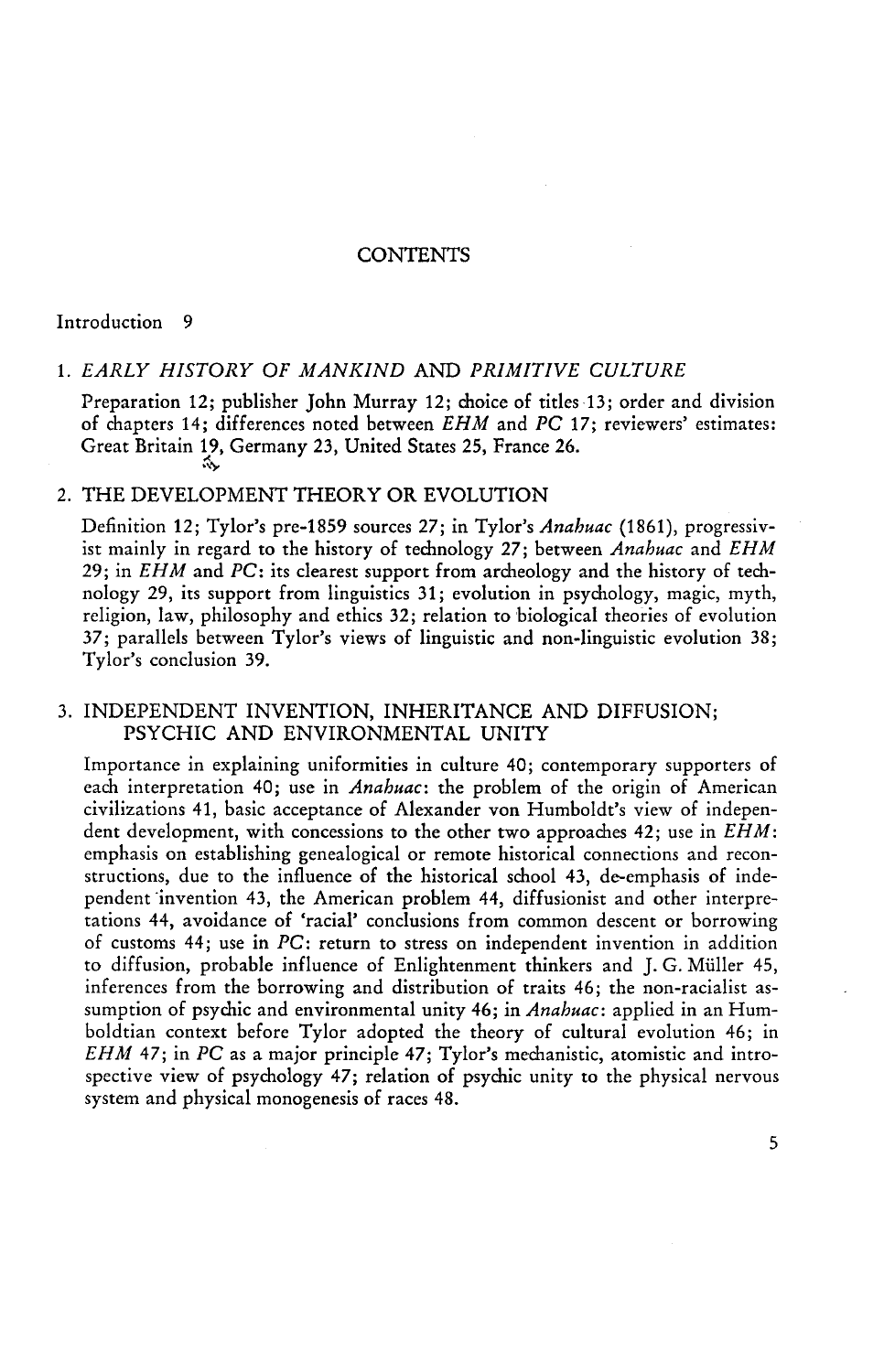# 4. SURVIVALS

Tylor's definition 49; adoption of the concept not necessarily connected with Tylor's evolutionism 49; sources of Tylor's concept 50; in *Anahuac* with special relation to popular religion and language, particularly of the European Christian world 51; in *EHM* with added reference to technology and evolution and an extended range of periods and societies 52; evolutionary survivals in *PC* 52; the term "survival" 52; historical vs. evolutionary survivals and the approximation of the latter to the comparative method of anthropology 53; relation to the concept of survival of natural scientists and Darwinians 53.

# 5. METHODS

Tylor's interest in methodology 55; his empiricism 55; advocacy of natural scientific collection and collation of data in *PC* 55; law of cause and effect vs. 'free will' 56; statistics and probability 56; emphasis on individual motivation 57; the "direct method" 57; "historical" and "ethnographical" method 57; the method of "adhesions" 57; Tylor's relation to the so-called "comparative method" 57; redefinitions of comparative method: the structural, the historical or historicist and the anthropological 58; history of the comparative method of anthropology 60; examples of its uses 60; their critics 61; in *Anahuac* and *EHM,* particularly in regard to technology, psychology, magic and religion 62; Tylor's possible sources 64; his increasing respect for it 64; its role in making anthropology relevant to the past, present and future, in showing the similarity and continuity between savagery and civilization 65.

## 6. CULTURE

## *Civilization and Culture*

Tylor's contribution to modern anthropological use of "culture" 67; ethnographic meanings and uses of "civilization" and "culture" in the late 18th and the 19th century: "civilization" and "civilizations" and their relation to "culture", "savagery" and "barbarism" — Guizot, Buckle 68, Tylor 69; "culture" — Cicero, Bacon, Pufendorf, Voltaire, German literati, philosophers and culture-historians, especially Herder 72, Kant 72, Adelung 74, Alexander and Wilhelm von Humboldt 78, Pott 84, Steinthal 84, Lazarus 85, Waitz, Gerland, Bastian 86 and Klemm 87, positivists 89, German historical schools, including Grimm, Bunsen, Max Müller 89, Burckhardt, J. G. Müller and Bachofen 90, English users in literature, history, biology, archeology, ethnology and philosophy 90; criteria and subdivisions of culture: nature/culture, material/intellectual or spiritual culture 93, unity and diversity through culture 93, spatial, sociological and temporal divisions within culture 94, developmental beginnings of culture 94, "race" and "culture" 94, the plural "cultures" and its relation to cultural relativism 96, "culture" disciplines 101.

# *Tylor and the Culture Concept*

The claims of Klemm and Tylor as conceptualizers of "culture" 102; use of "culture" in *Anahuac* and its probable derivation from reading Alexander von Humboldt 103; definitions of "civilization" and "culture" at the beginning of *EHM*